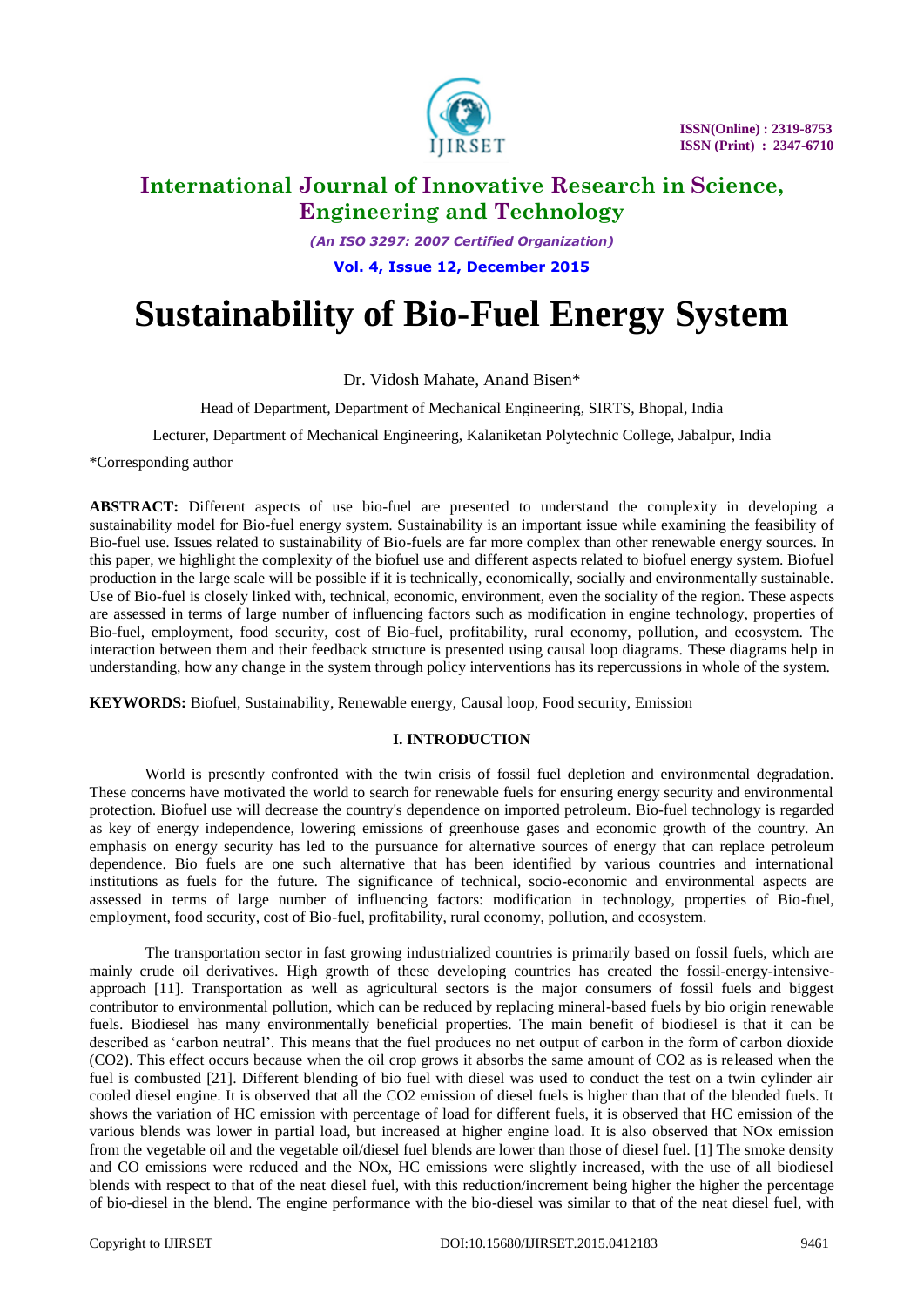

*(An ISO 3297: 2007 Certified Organization)*

### **Vol. 4, Issue 12, December 2015**

nearly the same brake thermal efficiency and showing higher brake specific fuel consumption [12]. A general conclusion is that all the tested bio-diesel blends can be used safely and advantageously in the present diesel engine, at least in these small blending ratios.

Problems associated with vegetable oils during engine tests can be classified into two broad groups, namely, operational and durability problems. Operational problems are related to starting ability, ignition, combustion and performance. Durability problems are related to deposit formation, carbonization of injector tip, ring sticking and lubricating oil dilution. [11] Blending, cracking / pyrolysis, emulsification or transesterification of vegetable oils may overcome these problems.

The social aspects of human needs are understood within different contexts for improving the economy of the developing countries. Bio-fuels hold the promise of contributing to rural development by creating jobs in feedstock production, bio-fuel manufacture, and the transport and distribution of feedstock and products. The social benefits are improved health, consumer choice, greater self-reliance work opportunities and technological advances. [18]

Environmental aspects and quality of life indicate that environmental pollution is largely linked to the increasing use of energy, presently the climate changes due to heavy use of fossil fuel with emissions of sulphur dioxide, nitrogen oxide and carbon dioxide become more and more a planetary problem and will influence in the future. Air pollution is one of the aspects of the environmental problems. [6]

Using bio-fuel energy generates a wide variety of economic benefits, many of which are described as job creation is a key part of economic development activity and healthy economies. When more people are working, the benefits extend beyond the income earned from those jobs. Benefits occur when workers spend part of their income in the local economy. This increased spending creates economic activity (jobs and revenues) in other sectors such as retail, restaurant, leisure and entertainment. Bio-fuel energy systems can create more jobs per Rupees invested than conventional energy-supply projects. The number of jobs also depends on how many stages of production are carried out in the region, as more jobs will be created if the materials and technologies are processed and manufactured locally. [12]

### **II. DRIVING FORCE FOR BIO-FUEL PRODUCTION**

Before examining the factors potentially limiting biodiesel production growth, it is essential to better understand of driving force for demand of bio-fuel. The depletion of fossil fuels, Increasing cost of fossil fuels, Environmental concern i.e. supplying clean, environmentally-friendly fuel, Decrease dependency on oil imports, Increase employment, Develop rural economy, and Increase energy security of the nation are the driving forces which create need to increase production of bio-fuel.

Bio-fuel energy use is closely linked with, technical, economic, environment, even the sociality of the region. All these factors interact with each other in a complex manner to generate the dynamics of bio-fuel use and emissions arising thereof.

Technical factors include the link between properties of bio fuel, injection of fuel in the engine cylinder, atomization of fuel, air-fuel ratio, compression ratio, and mean effective pressure. Existing vehicle fleets in developing countries primarily rely on conventional combustion engines, generally with an extraordinarily long service life, resulting in low average efficiencies and a high level of emissions [12]. Emissions are directly related to specific fuel consumption, though technological factors determine the consumption of fuels in the automobiles, but efficiency of engine, air-fuel ratio and atomization of fuel are also equally important. The transport sector is a major consumer of oil and emits atmospheric pollutants therefore requires reevaluations of policies regulatory efforts on a continue basis. Environmental factors influences eco-system of earth, pollution, green house gases, global warming and use of cleaner fuel. Uses of fossil fuel are lead to the increase in atmospheric greenhouse gas levels and also increase in air pollution. Use of bio fuel not only help in mitigation of global warming gases but also lead to creation of new regional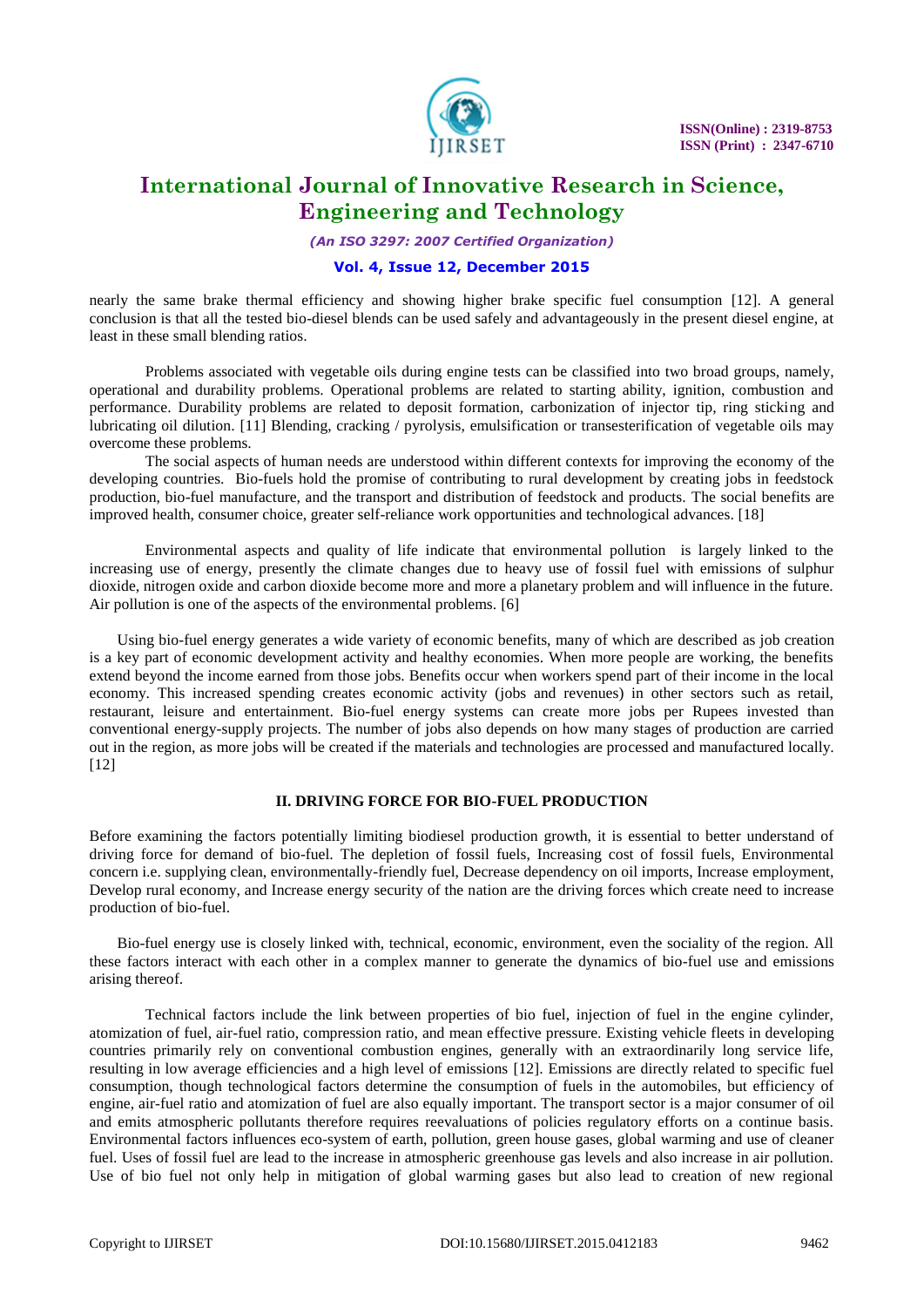

*(An ISO 3297: 2007 Certified Organization)*

### **Vol. 4, Issue 12, December 2015**

employment opportunities which is important for any forward looking transportation system in emerging economies [12].

Economic determinants are cost of bio-fuel, profitability to investors, different incentives to promote bio fuel, rural economy development of nation etc. Economic progress and the resultant increased demand for transportation have been driving the demand for automobiles. A shift in transportation mode also influences the transport energy intensity.

The cost difference in running the vehicles is the single most important factor in switching fuels to cleaner types. The taxation on fuel plays a significant role in this connection. When the incentive is higher, the rate of switching is faster as reflected in the cases of unleaded petrol and LPG [14].

Social factors include employment, the population, health hazards, and food scarcity due to diversion of land under the food grains to bio-fuel. India has approximately 55 million hectares of degraded wasteland that lie outside the areas demarcated as national forests, and another 34 million hectares of protected forest area, in much of which tree cover is severely degraded. A massive programme is needed to develop energy plantations consisting of oil seed species for biodiesel production [11]. The document, India Vision 2020, states that: "The greatest advantage of biomass power and bio fuels is that they can generate tens of millions of rural jobs and stimulate enormous growth of rural incomes, especially among the weaker sections. Therefore, these strategies should not be regarded from the narrow perspective of energy alone, but from the wider perspective of national development". [7] These would also include other benefits, such as creating local employment opportunities; making fuel supply widely available throughout the region; and facilitating easier local redistribution of by-products, particularly the seed cake.

Thus there are many interrelated factors, which determine the bio-fuel demand, and govern the emission pattern from transport sector. It is these interactions among technology, the economy and the choices made by consumers, producers, and policy makers that need to be understood and addressed. Unless this inter-relatedness is explored, understood and put in to a modeling framework, which integrates, relates them dynamically, and explores the sources of policy resistance, the genuine solution to the problem will always elude policy makers. [17]

#### **III. CAUSAL LOOP DIAGRAMS**

The causal loop diagram is a visual representation of cause-effect relationships among the elements of the system forming structure of feedback loops. It helps in the process of defining and describing structure of the system and in showing how different parts of the system are interconnected [5]. Since it presents an overall view of the causal structure of the system, it is useful in designing the new policies, in explaining the results of a simulation run as well as in communicating with the person who is not familiar with the system dynamics approach [16]. The policy mechanisms are embedded in the structure of the causal loop itself. For example, the policies related to bio fuel energy system like, emission, land use, changes in engine and properties of fuel etc. form part of the loop. The diagram shown has some of the important links in the causal structure of the bio-fuel energy model.

Different aspects and interactions discussed in previous section are responsible for the dynamics within the biofuel energy system. Its clear understanding deserves significant attention to improve the likelihood of successful policy intervention. In any dynamic system there are factors, which vary with time as a result of factors both endogenous and exogenous to the system. At the same time if such systems are modeled to assess long term impact of any policy measure, then there may be many other factors which need to be adopted on a continuous or discrete basis as per the requirement of policy interventions or the changes visualized in the system during the selected time horizon [17]. For the case of bio-fuel energy system, continuous changes include, changes in blending of bio-fuel and vehicle engine technology, changes in land use, introduction of new mode of cultivation program for seeds, new technology for extraction of oil from seeds, implementation of new emission norms etc.

At the same time the success of any policy intervention also depends largely on how the users perceive it and respond to it. It has been observed that amongst energy demand sectors, transport is a crucial sector, first – due to its increasing share in the final consumption mix and second – because it is almost fully dependent on liquid fossil fuels.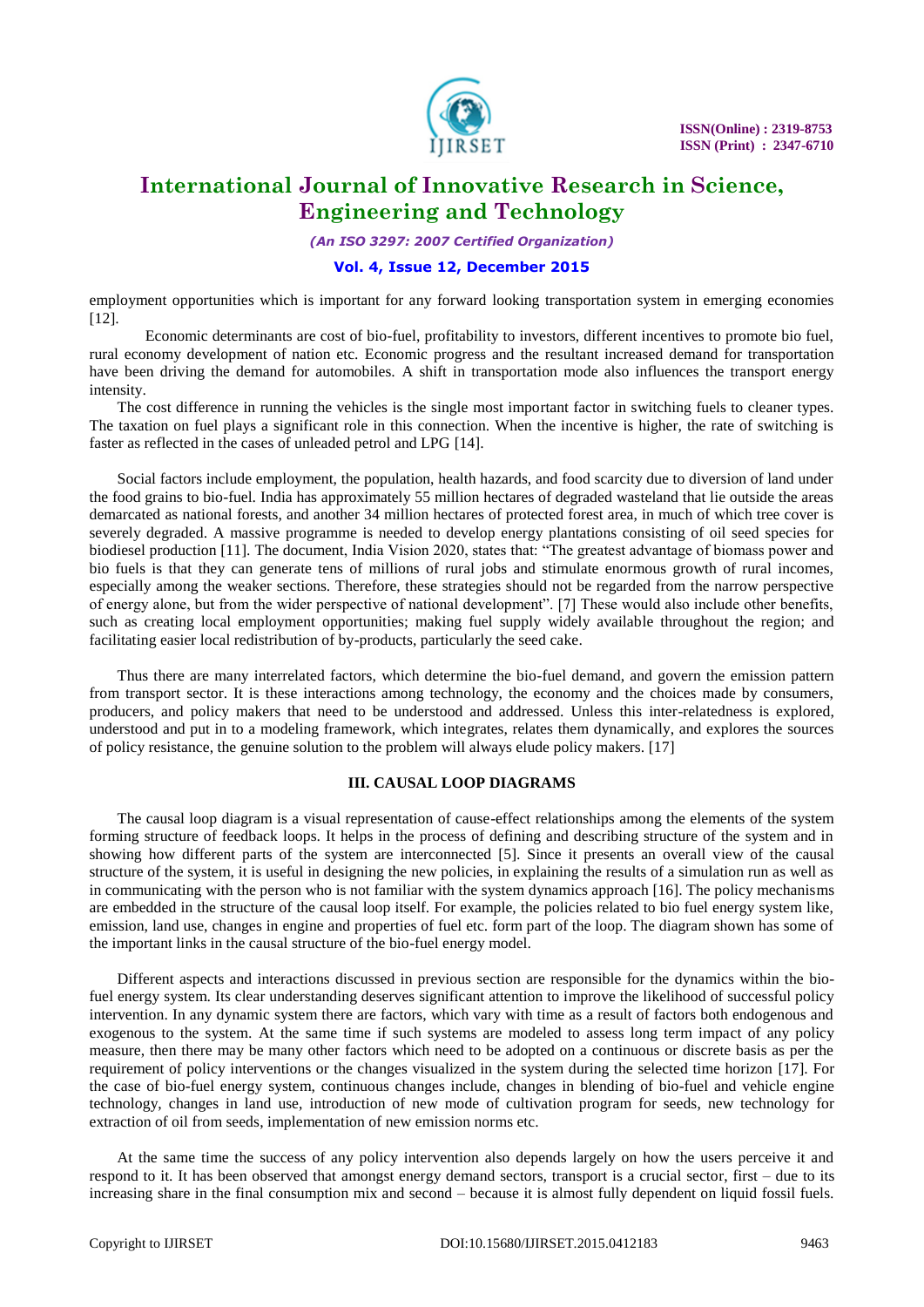

*(An ISO 3297: 2007 Certified Organization)*

#### **Vol. 4, Issue 12, December 2015**

Transport sector is therefore a priority area for energy efficiency and particular importance as it accounts for about 84 % of the overall CO2 emissions. [8]

Use of alternative fuel i.e. bio-fuel is complex and simple assumptions about the expected results may lead to futile and often erroneous understanding of the bio-fuel energy system. To illustrate the process as to how the outcome of any policy measure is dependent on various interrelated factors within and outside the transportation system, a simple cause and effect diagram, called as causal loop in system dynamics parlance is drawn Fig-1.These diagrams help in understanding, how implementing any change in the system through policy interventions has its repercussions in whole of the system. A policy change may trigger series of impacts, which may finally counter the policy itself. Such a phenomenon is observed in bio-fuel energy system when as a pollution reliving measure, the policy of use of alternative fuel (bio-fuel) is adopted. As can be seen from the causal loop diagram in Fig-1, that use of more fossil fuel may induces more pollution leading to rise in environment concern and therefore raising social pressure to reduce the pollution. This requires appropriate government policy to reduce the use of fossil fuel and promote the use of alternative fuel which emits less pollutant. Promoting bio fuel use will requires more land bio fuel plant cultivation, there may reduce land under food cultivation affecting the food security of the country, again forcing the government to review its policies for promotion of bio fuel (Loop A). The policy making process is more discursive than linear and involves a large number of variables that define and successively get affected by the policy process. In simple terms, a policy process is defined as consisting of various stages.



Fig-1.: Causal loop diagram

Various theoretical frameworks have evolved that focus on different variables in the policy process. Models that are used for the purpose of policy evaluation generally ignore this aspect of the social-environmental problem. Such an omission underplays the dynamics of demand of fuel with respect to social-environmental conditions, thus leading to erroneous estimation of demand and therefore the estimation of requirement of bio-fuel.

#### **1. System Dynamics Approach for bio-fuel energy**

System dynamics is a methodology to investigate the information-feedback characteristics of complex managerial, economic, or social systems. The goal of system dynamics is to obtain deep understanding of systemic behaviors and to help for the design of improved system structure. The assumption that system behavior results from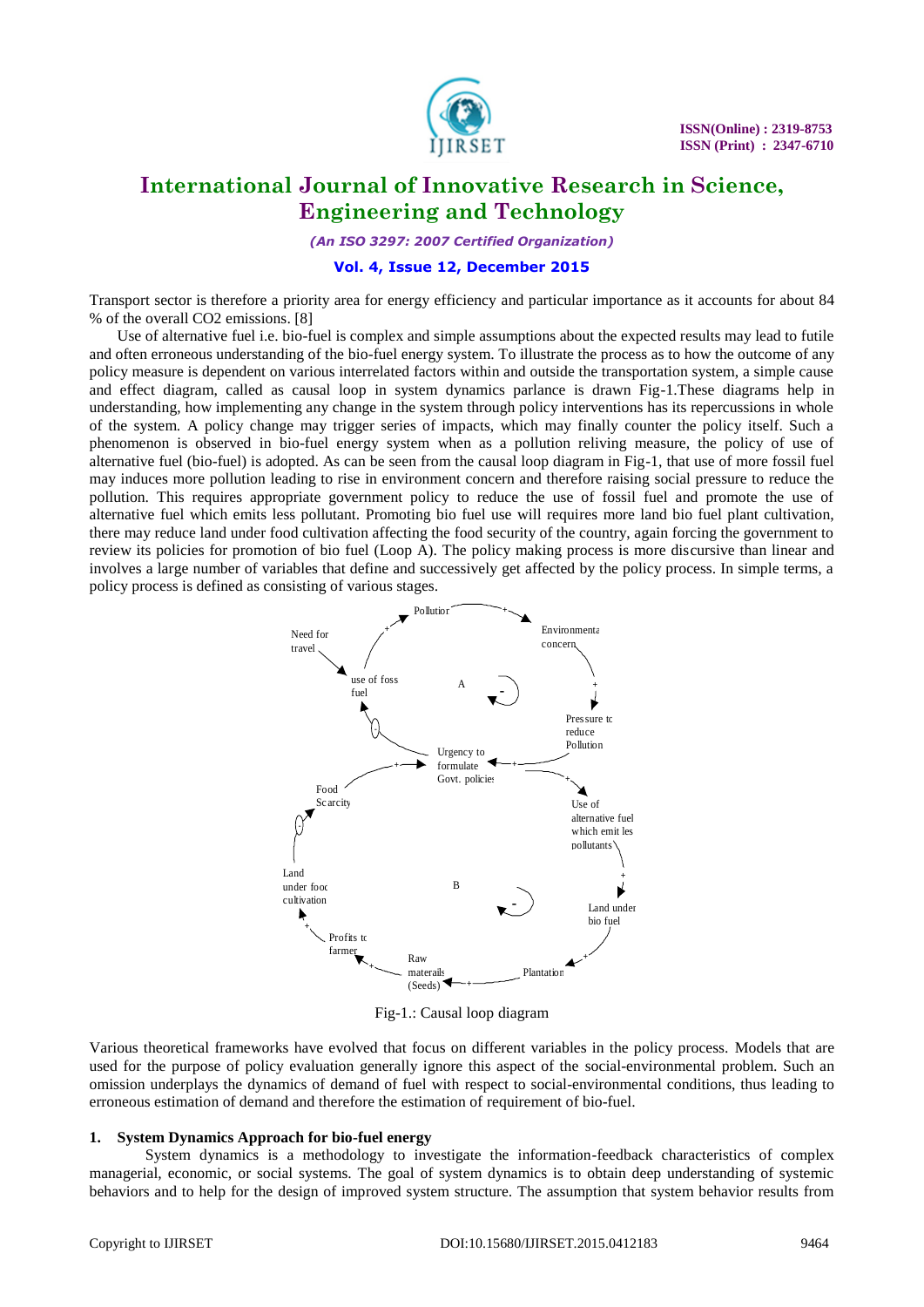

*(An ISO 3297: 2007 Certified Organization)*

### **Vol. 4, Issue 12, December 2015**

interacting feedback loops, which force variables to grow or to decline, enables one to understand how unwanted behavior arises and to analyze how a proposed policy design may affect the dynamics of the system. [4] System Dynamics is endowed with certain features which make it very desirable as a methodology for technical, social, economical and environmental impact analysis. Some of these features are following:

- The ability to dynamically model complex, nonlinear relationships of a large number of variables. This enables one to consider many related aspects of the problem, resulting in a holistic approach.
- The ability to explicitly model qualitative factors.
- The ability to experiment with policy alternatives.
- The ability to generate alternative scenarios.
- The ability to incorporate features both the exploratory and normative approaches of impacts analysis. [16]

System dynamics modeling has been used to address practically every sort of feedback system, including business systems, agricultural systems, political decision making systems and environmental systems. [3] Bio-fuel energy system is one such system, which is dynamic, multi-loop, and has non-linear character of feedback system along with flows and stocks of the pollutants and time delays associated with emission and its impact. Finding an effective policy intervention for such system requires a clear understanding of its structure.

The process of creating simulation model helps to clarify the systems structure and makes modelers assumptions of how system works explicit. Once the model is built it can be used to simulate the effect of proposed actions on the problem and the system as a whole [5].

### **IV. CONCLUSION**

From the above analysis, various contextual factors, variables and issues appear to be influencing the emergence of bio fuel policy. Policies are influenced by different factors depending on how powerful these are, not only in terms of what the factors are conveying but also the context and issues these are talking about. This appears to be the case for bio fuel policy. An encouraging trend is that in many countries policy makers are beginning to perceive the potential economic benefits of commercial bio-fuel e.g. employment/earnings, regional economic gain, contribution to security of energy supply and all others. It is requiring attention to understand the impacts of these factors specifically from the socioeconomic point of view as it affects on very fundamental aspects of the ways in which food security, land availability, profit to people and their health, population, environment, and rural development issues. Moreover, there is the realization that use of bio fuel has the potential for job creation, energy independence, regional development and the development of economy of the nation. Food security being a strategic, moral and social issue, need to make a national policy on bio fuels, which inevitably would involve the issue of land use change especially agricultural and wastelands.

#### **REFERENCES**

- 1. A. Murugesan , C. Umarani , R. Subramanian , N. Nedunchezhian ,2008, "Bio-diesel as an alternative fuel for diesel engines—A review", Renewable and Sustainable Energy Reviews.
- 2. George Francis, Raphael Edinger and Klaus Becker, 2009 "A concept for simultaneous wasteland reclamation, fuel production, and socioeconomic development in degraded areas in India: Need, potential and perspectives of Jatropha
- Plantations‖ Natural Resources Forum 29, 12–24. 3. Brian Dyson, Ni-Bin Chang, "Forecasting municipal solid waste generation in a fast-growing urban region with system dynamics modeling", Department of Environmental Engineering, Texas A&M University-Kingsville, MSC 213, Kingsville, Tx 78363, USA
- 4. Showing Young, Yi-ming Tu, Ya-tsai Tseng, "A Dynamic Alignment Approach to the Leverage Design in System Dynamics Models: Use Strategem-2 As an Example", Department of Business Management, National Sun Yat-sen University, Taiwan, R.O.C.,
- 5. Stave, K.A., 2002, using system dynamics to improve public participation in environmental decisions, System Dynamics Review, 18, 2, 139- 167.
- 6. Planning Commission, Government of India. Report of the committee on Development of Bio-Fuel, 16 April 2003.
- 7. India, 2002. India Vision 2020. Planning Commission, Government of India. December.
- (Available a[t http://planningcommission.nic.in/plans/planrel/pl\\_vsn2020.](http://planningcommission.nic.in/plans/planrel/pl_vsn2020)pdf)
- 8. Marina Enguídanos, Antonio Soria, Boyan Kavalov, Peder Jensen, "Techno-economic analysis of Bio-diesel production in the EU: a short summary for decision-makers" May 2002, Report EUR Report EUR 20279 EN
- 9. Andrew D. Foster, Mark R. Rosenzweig, Jere R. Behrman, "Population Growth, Income Growth and Deforestation: Management of Village Common Land in India", April 2002, University of Pennsylvania
- 10. Deepak Agarwal, Lokesh Kumar, Avinash Kumar Agarwal, 2008, "Performance evaluation of a vegetable oil fuelled compression ignition engine" Renewable Energy 33 (2008) 1147-1156